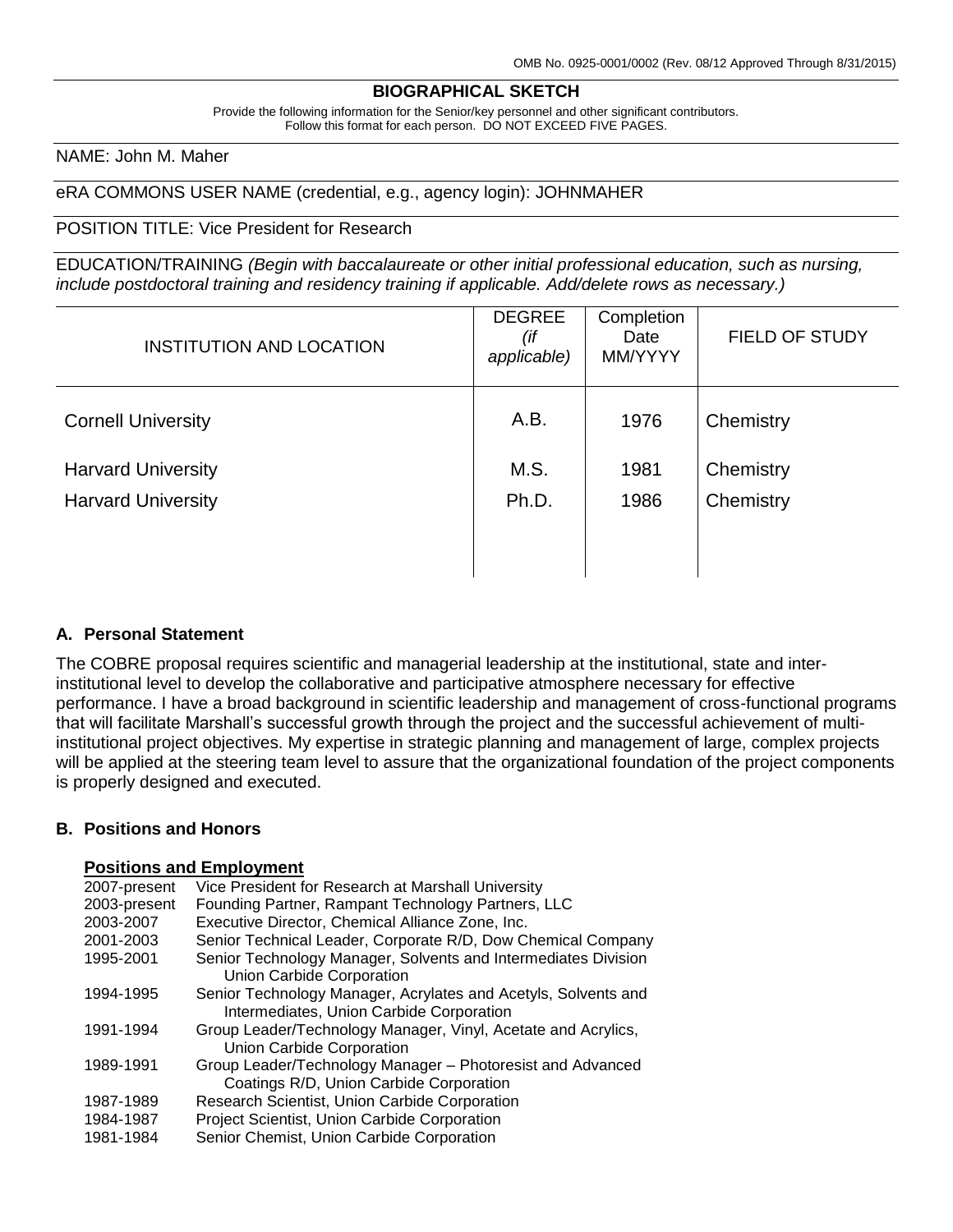# **Other Experience and Professional Memberships**

Member, American Chemical Society; Member, AAAS

# **Honors**

1995 Recipient, Chairman's Award for Technology Excellence – Union Carbide's highest technical award for discovery, development and commercialization of a new class of hydroformylation catalysts.

# **C. Contribution to Science**

Full List ScienCV:

[http://www.ncbi.nlm.nih.gov/sites/myncbi/john.maher.1/bibliography/48603318/public/?sort=date&direction=ascending.](http://www.ncbi.nlm.nih.gov/sites/myncbi/john.maher.1/bibliography/48603318/public/?sort=date&direction=ascending)

- 1. My early investigations focused on the structure and reactivity of highly reduced transition metal complexes bearing pi-acceptor ligands. An interesting array of unprecedented atom-transfer and ligand reduction patterns were discovered, as well as some path-breaking structural characterization of the parent metal anions.
- a. Maher, J. M., & Cooper, N. J. (1980). Reduction of carbon dioxide to carbon monoxide by transition metal dianions. *Journal of the American Chemical Society, 102,* 7604.
- b. Beatty, R. P., Maher, J. M., & Cooper, N.J. (1981). Alkylidene complexes from reactions of transition metal dianions with imminium salts: Synthesis and characterization of Mo(CO)5CPh2. *Journal of the American Chemical Society, 103,* 238.
- c. Maher, J. M., Beatty, R. P., & Cooper, N. J. (1982). Preparation of dianions of molybdenum and tungsten. *Organometallics, 1,* 215.
- d. Maher, J. M., Lee, G. R., & Cooper, N. J. (1982). Evidence for oxide transfer from coordinated carbon dioxide to coordinated carbon dioxide in an anionic carbon dioxide complex. *Journal of the American Chemical Society, 104,* 6797.
- e. Maher, J. M., Fox, J. R., Cooper, N. J., & Foxman, B. F. (1984). Anionic alkyne complexes of tungsten. *Journal of the American Chemical Society, 106, 2347.*
- f. Maher, J. M., Beatty, R. P., & Cooper, N. J. (1985). Preparation of dianions of molybdenum and tungsten. *Organometallics, 4,* 1354.
- g. Lee, G. R., Maher, J. M., & Cooper, N. J. (1987). Reductive disproportionation of carbon dioxide by dianionic carbonylmetallates of the transition metals. *Journal of the American Chemical Society, 109,* 2956.
- h. Maher, J. M., Beatty, R. P., Lee, G. R., & Cooper, N. J. (1986). Preparation of dianions of molybdenum and tungsten. In R. B. King and J. J. Eisch (Eds.), *Organometallic syntheses: Vol. 3.* Amsterdam: Elsevier.
- 2. At Union Carbide Corporation, I contributed as an inventor on a project to develop novel ligands for rhodium catalysis of hydroformylation. The discoveries led to several generations of new catalysts for the hydroformylation of unreactive internal olefins and means of stabilization of those catalysts in continuous operation.

a-"Transition Metal Complex Catalyzed Reactions", E. Billig, A. G. Abatjoglou, D. R. Bryant, R. E. Murray, J. M. Mather (sic), United States Patent 4,599,206 to Union Carbide Corporation.

b.-"Transition Metal Complex Catalyzed Reactions", E. Billig, A. G. Abatjoglou, D. R. Bryant, R. E. Murray, J. M. Maher, United States Patent 4,717,775 to Union Carbide Corporation.

c."Transition Metal Complex Catalyzed Reactions", E. Billig, A. G. Abatjoglou, D. R. Bryant, R. E. Murray, J. M. Maher, United States Patent 4,737,588 to Union Carbide Corporation.

d."Transition Metal Complex Catalyzed Reactions", J. M. Maher, D. R. Bryant, United States Patent 4,774,361 to Union Carbide Corporation.

e."Phosphite Ligands", E. Billig, A. G. Abatjoglou, D. R. Bryant, R. E. Murray, J. M. Maher, United States Patent 4,789,753 to Union Carbide Corporation.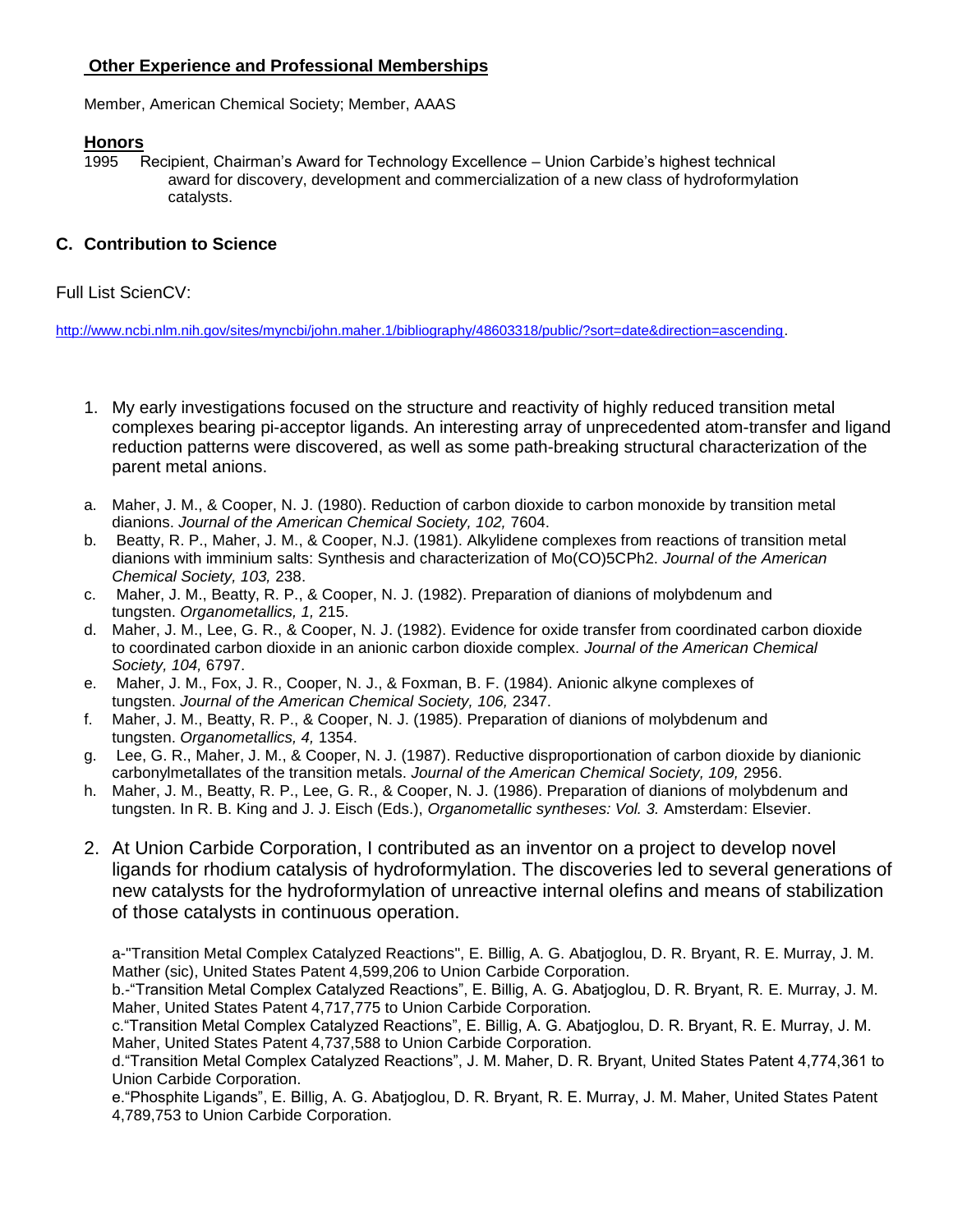f."Process for Purifying Tertiary Organophosphites", J. M. Maher, E. Billig and D. R. Bryant, United States Patent 4,835,299 to Union Carbide Corporation.

g."Calixarene bisphosphite ligand for use in hydroformylation processes". Brammer; Michael A.;Peng; Wei-Jun ; Maher; John M. ; United States Patent 7,906,688 to Dow Global Technologies.

3. Continuing research in this manifold led to the discovery of highly selective catalysts for producing n-aldehydes from terminal and internal olefins, and their mixtures. Catalyst stabilization technology was also developed that allowed the commercial operation of these catalysts.

a."Hydroformylation Process", J. M. Maher, J. E. Babin, E. Billig, Bryant D. R., T. W. Leung, United States Patent 5,288,918 to Union Carbide Corporation.

b."Process for Stabilizing Phosphite Ligands in Hydroformylation Reaction Mixtures", J. E. Babin, J. M. Maher, E. Billig, United States Patent 5,364,950 to Union Carbide Corporation.

c."Stabilization of Phosphite Ligands in Hydroformylation Process", A. G. Abatjoglou, D. R. Bryant, J. M. Maher, United States Patent 5,756,855to Union Carbide Corporation.

d."Stabilization of Phosphite Ligands in Hydroformylation Process", A. G. Abatjoglou, D. R. Bryant, J. M. Maher, United States Patent 5,929,289 to Union Carbide Corporation.

4. Extension of this work to the hydroformylation of functionalized olefins led to catalysts and separation methods to produce nylon intermediates a.Metal-Ligand Complex Catalyzed Processes", J. C. Nicholson, D. R. Bryant, J. R. Nelson, J. R. Briggs, D. L. Packett, J. M. Maher, United States Patent 5,874,639 to Union Carbide Corporation.

b."Metal-Ligand Complex Catalyzed Processes", D. R. Bryant, T. W. Leung, E. Billig, T. C. Eisenschmid, J. C. Nicholson, J. R. Briggs, J. M. Maher, United States Patent 5,874,640 to Union Carbide Corporation.

c."Process for Producing Epsilon Caprolactone and/or Hydrates and/or Esters Thereof", J. M. Maher, E. B. Tjaden, J. R. Briggs, A. S. Guram, United States Patent 5,883,265 to Union Carbide Corporation.

d."Metal-Ligand Complex Catalyzed Processes", D. R. Bryant, J. C. Nicholson, J. R. Briggs, D. L. Packett, J. M. Maher, United States Patent 5,886,235 to Union Carbide Corporation.

e."Process for Producing Aldehyde Acid Salts",T. C. Eisenschmid, J. R. Briggs, D. L. Packett, K. D. Olson, J. M. Maher, United States Patent 5,886,236 to Union Carbide Corporation.

f."Metal-Ligand Complex Catalyzed Processes", D. R. Bryant, J. C. Nicholson, E. Billig, J. R. Briggs, D. L. Packett, J. M. Maher, United States Patent 5,892,119 to Union Carbide Corporation.

g."Metal-Ligand Complex Catalyzed Process", D. R. Bryant, J. C. Nicholson, J. R. Briggs, D. L. Packett, J. M. Maher, United States Patent 5,917,095 to Union Carbide Corporation.

h."Process for Producing Aldehyde Acids or Salts", M. A. Brammer, D. L. Packett, T. C. Eisenschmid, J. M. Maher, United States Patent 5,919,978 to Union Carbide Corporation.

i."Epsilon Caprolactam Compositions", J. M. Maher, D. R. Bryant, J. E. Holladay, T. C. Eisenschmid, J. R. Briggs, K. D. Olson, United States Patent 5,925,754 to Union Carbide Corporation.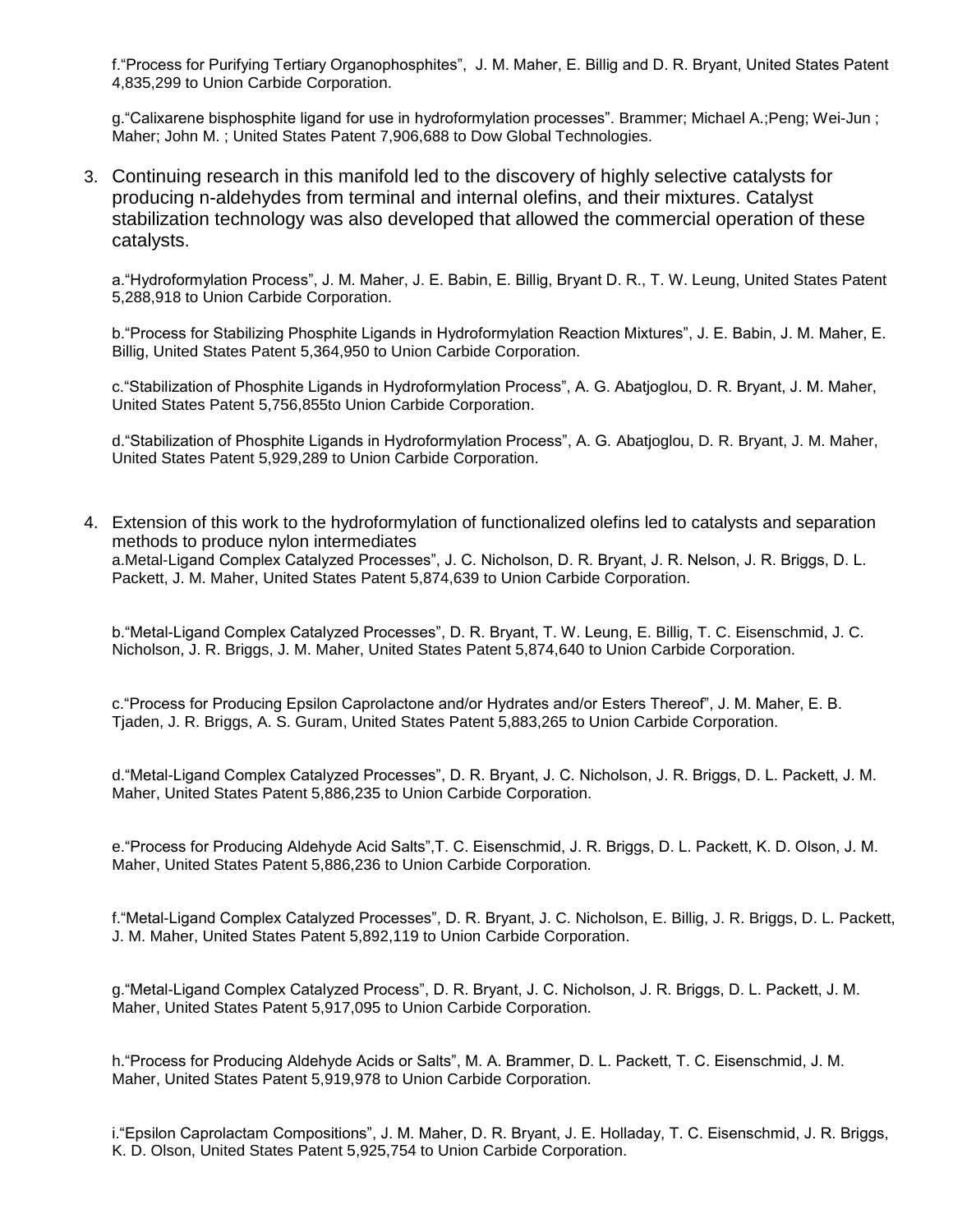j."Process For Producing Epsilon Caprolactams", T. C. Eisenschmid, J. R. Briggs, D. L. Packett, K. D. Olson, J. M. Maher, United States Patent 5,962,680 to Union Carbide Corporation.

5. Some of these same catalysts turned out to be extremely good at nucleophilic carbonylations, such as the conversion of ethylene oxide to beta-hydroxypropionaldehyde. This versatile molecule could be converted to the novel polyester monomer 1,3-propanediol by simple hydrogenation.

a."Catalysts and Processes Useful in Producing 1,3-diols and/or 3-hydroxyldehydes", J. R. Briggs, J. M. Maher and A. M. Harrison, United States Patent 5,210,318 to Union Carbide Corporation.

b."Catalysts for Producing 1,3-diols and/or 3-hydroxyaldehydes, and Processes for Making and Using Same ", J. R. Briggs, J. M. Maher and A. M. Harrison, United States Patent 5,225,387 to Union Carbide Corporation.

c."Catalysts and Processes Useful in Producing 1,3-diols and/or 3-hydroxyaldehydes", J. R. Briggs, J. M. Maher and A. M. Harrison, United States Patent 5,449,653 to Union Carbide Corporation.

# **D. Research Support**

List both selected ongoing and completed research projects for the past three years (Federal or non-Federallysupported). *Begin with the projects that are most relevant to the research proposed in the application.* Briefly indicate the overall goals of the projects and responsibilities of the key person identified on the Biographical Sketch. Do not include number of person months or direct costs.

## **Ongoing Research Support**

| 3048109797-12-630: #8UL1TR000117-02<br>University of Kentucky<br>National Institutes of Health Clinical & Transformational Science Award<br>Role: Consortium PI (Until 2/28/13)     | Sundaram (PI) | $06/01/11 - 02/29/16$ |
|-------------------------------------------------------------------------------------------------------------------------------------------------------------------------------------|---------------|-----------------------|
| 20080004<br>Claude Worthington Benedum Foundation<br>Targeted Tech Transfer Capacity Development to Promote TBED in WV<br>Role: PI                                                  | Maher (PI)    | 01/01/09 - 10/31/16   |
| OIA-1458952<br>National Science Foundation/WV Higher Education Policy Commission<br>RII Track 1: Gravitational Wave Astronomy and the Appalachian Freshwater Initiative<br>Role: PI | Maher (PI)    | 8/1/15-7/31/20        |
| 01-66-14102<br>U.S. Economic Development Administration<br>West Virginia EDA University Center<br>Role: PI                                                                          | Maher (PI)    | 9/1/11-8/30/16        |

# **Completed Research Support**

National Science Foundation Maher (PI) 07/10 - 06/15 Nanotechnology and Biotechnology for Environmental Safety and Public Security Role: PI